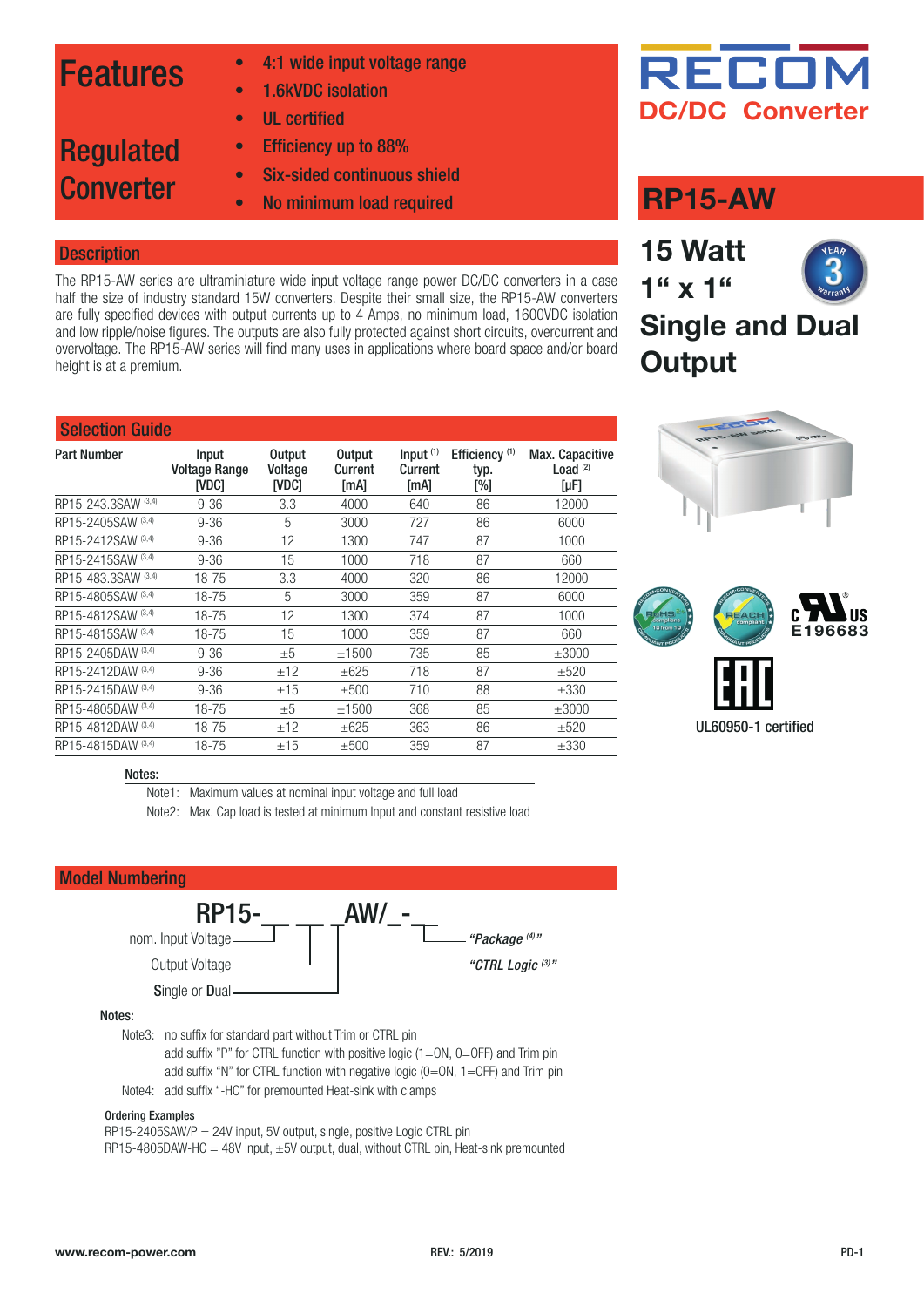# **RP15-AW Series**

Specifications (measured @ Ta= 25°C, nom. Vin, full load unless otherwise stated)

| <b>BASIC CHARACTERISTICS</b>                  |                                                                                                                                                                                                  |                                            |                                                                                           |                     |                 |
|-----------------------------------------------|--------------------------------------------------------------------------------------------------------------------------------------------------------------------------------------------------|--------------------------------------------|-------------------------------------------------------------------------------------------|---------------------|-----------------|
| <b>Parameter</b>                              | Condition                                                                                                                                                                                        |                                            | Min.                                                                                      | Typ.                | Max.            |
| Input Filter                                  |                                                                                                                                                                                                  |                                            |                                                                                           |                     | Pi-Type         |
| Input Voltage Range                           | nom. $Vin = 24VDC$<br>nom. $Vin = 48VDC$                                                                                                                                                         | 9VDC<br>18VDC                              | 24VDC<br>48VDC                                                                            | 36VDC<br>75VDC      |                 |
| Input Surge Voltage                           | 100s max.                                                                                                                                                                                        | nom. $Vin = 24VDC$<br>nom. $Vin = 48VDC$   |                                                                                           |                     | 50VDC<br>100VDC |
|                                               | nom. $Vin = 24VDC$                                                                                                                                                                               | DC-DC ON<br>DC-DC OFF                      |                                                                                           | 8VDC                | 9VDC            |
| Under Voltage Lockout (UVLO)                  | nom. $Vin = 48VDC$                                                                                                                                                                               | DC-DC ON<br>DC-DC OFF                      |                                                                                           | 16VDC               | 18VDC           |
| Input Reflected Ripple Current <sup>(5)</sup> |                                                                                                                                                                                                  |                                            |                                                                                           |                     |                 |
| Output Voltage Trimming                       |                                                                                                                                                                                                  | refer to "OUTPUT VOLTAGE TRIMMING"         | $-10%$                                                                                    |                     | $+10%$          |
| Minimum Load                                  |                                                                                                                                                                                                  |                                            | $0\%$                                                                                     |                     |                 |
| Start-up Time                                 | Power up<br>ON/OFF CTRL                                                                                                                                                                          |                                            |                                                                                           |                     | 30ms<br>30ms    |
|                                               | DC-DC ON<br>Positive Logic<br>DC-DC OFF                                                                                                                                                          |                                            | Open or $3.0$ VDC $<$ V <sub>CTRL</sub> $<$ 15VDC<br>Short or $OVDC < V_{CTRL} < 1.2 VDC$ |                     |                 |
| ON/OFF CTRL (6)                               | DC-DC ON<br>Negative Logic<br>DC-DC OFF                                                                                                                                                          |                                            | Short or $OVDC < V_{CTRI} < 1.2 VDC$<br>Open or $3.0$ VDC < $V_{\text{CTRL}}$ < 15VDC     |                     |                 |
| Input Current of CTRL pin                     | DC-DC ON                                                                                                                                                                                         |                                            | $-0.5mA$                                                                                  |                     | $+1.0$ mA       |
| <b>Standby Current</b>                        |                                                                                                                                                                                                  | DC-DC OFF                                  |                                                                                           | 2.5mA               |                 |
| Internal Operating Frequency                  |                                                                                                                                                                                                  |                                            | 360kHz                                                                                    | 400kHz              | 440kHz          |
| Ripple and Noise                              | measured at 20MHz BW,                                                                                                                                                                            | 3.3Vout, 5Vout<br>12Vout, 15Vout           |                                                                                           | 75mVp-p<br>100mVp-p |                 |
|                                               | with a 1µF M/C X7R and 10µF T/C                                                                                                                                                                  | $\pm 5$ Vout, $\pm 12$ Vout, $\pm 15$ Vout |                                                                                           | 100mVp-p            |                 |
| Notes:                                        | Note5: Simulated source impedance of 12µH. 12µH inductor in series with +Vin<br>Note6: If no suffix is specified, the control pin will be omitted. If fitted, the ON/OFF control function can be |                                            |                                                                                           |                     |                 |
|                                               | positive or negative logic. The pin voltage is referenced to -Vin pin                                                                                                                            |                                            |                                                                                           |                     |                 |

#### <span id="page-1-0"></span>RP15-2405SAW



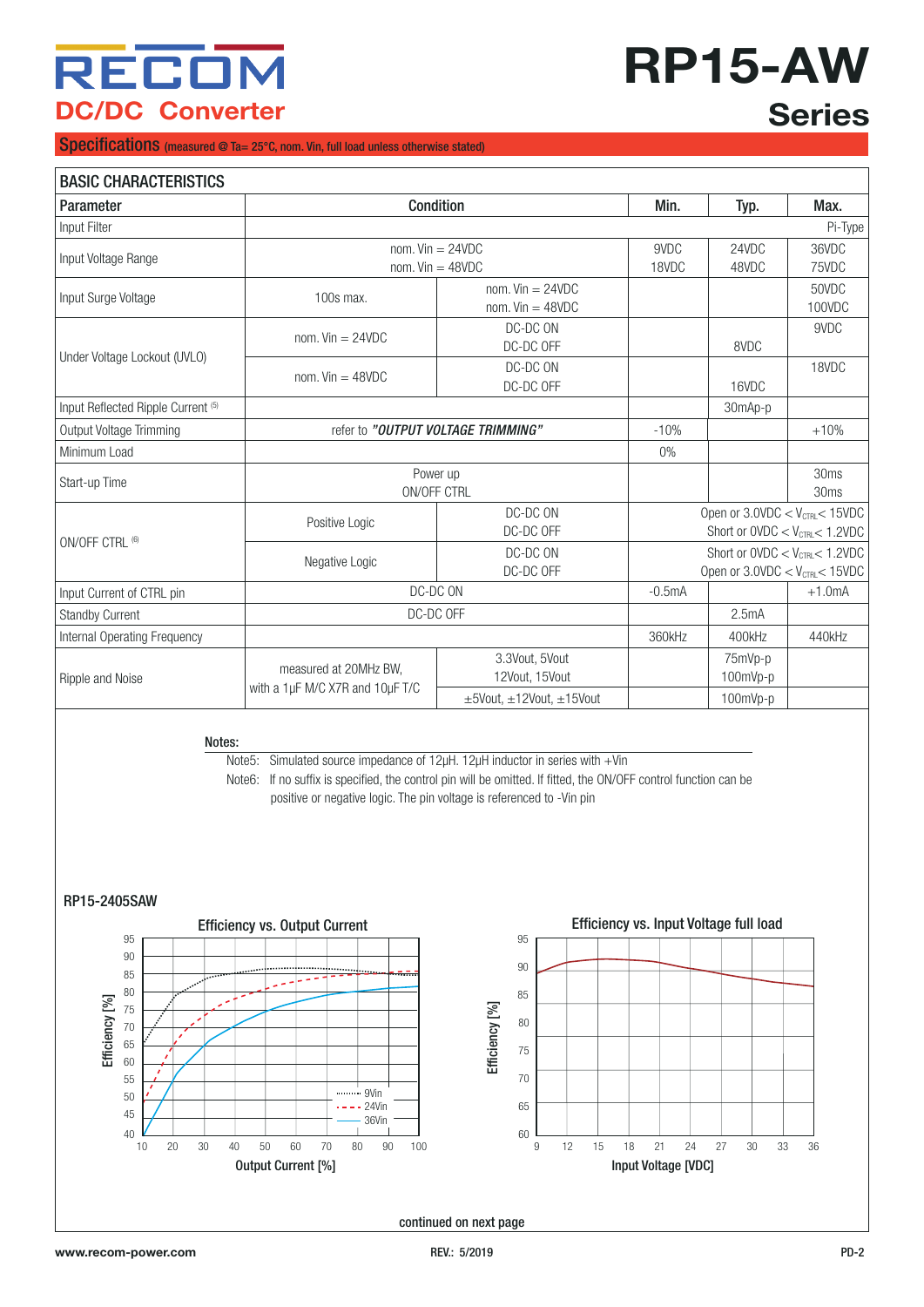**RP15-AW Series**

#### Specifications (measured @ Ta= 25°C, nom. Vin, full load unless otherwise stated)



#### <span id="page-2-0"></span>OUTPUT VOLTAGE TRIMMING

#### Output Voltage Trimming

Single output Powerline converters offer the feature of trimming the output voltage over a certain range around the nominal value by using external trim resistors. No general equation can be given for calculating the trim resistors, but the following trimtables give typical values for choosing these trimming resistors. If voltages between the given trim points are required, extrapolate between the two nearest given values to work out the resistor required or use a variable resistor to set the output voltage. Output can be externally trimmed by using the method shown below.



#### Trim up | 1 | 2 | 3 | 4 | 5 | 6 | 7 | 8 | 9 | 10 | [%] Vout = | 3.333 | 3.366 | 3.399 | 3.432 | 3.465 | 3.498 | 3.531 | 3.564 | 3.597 | 3.63 | [VDC]  $R_{\rm u} =$  $=$  385.071 | 191.511 | 126.990 | 94.730 | 75.374 | 62.470 | 53.253 | 46.340 | 40.963 | 36.662 | [kΩ] Trim down | 1 | 2 | 3 | 4 | 5 | 6 | 7 | 8 | 9 | 10 | [%] Vout = | 3.267 | 3.234 | 3.201 | 3.168 | 3.135 | 3.102 | 3.069 | 3.036 | 3.003 | 2.97 | [VDC]  $R_n =$  $=$  116.719 | 54.779 | 34.133 | 23.810 | 17.616 | 13.486 | 10.537 | 8.325 | 6.604 | 5.228 | [kΩ] RP15-xx3.3SAW Trim up | 1 | 2 | 3 | 4 | 5 | 6 | 7 | 8 | 9 | 10 | [%] Vout = | 5.05 | 5.10 | 5.15 | 5.20 | 5.25 | 5.30 | 5.35 | 5.45 | 5.45 | 5.50 | [VDC]  $R_{\rm u} =$  $=$  253.450 125.700 83.117 61.825 49.050 40.533 34.450 29.888 26.339 23.500 [kQ] Trim down | 1 | 2 | 3 | 4 | 5 | 6 | 7 | 8 | 9 | 10 | [%] Vout = | 4.95 | 4.90 | 4.85 | 4.80 | 4.75 | 4.70 | 4.65 | 4.60 | 4.55 | 4.50 | [VDC]  $R_n =$  $=$  248.340 | 120.590 | 78.007 | 56.715 | 43.940 | 35.423 | 29.340 | 24.778 | 21.229 | 18.390 | [kΩ] RP15-xx05SAW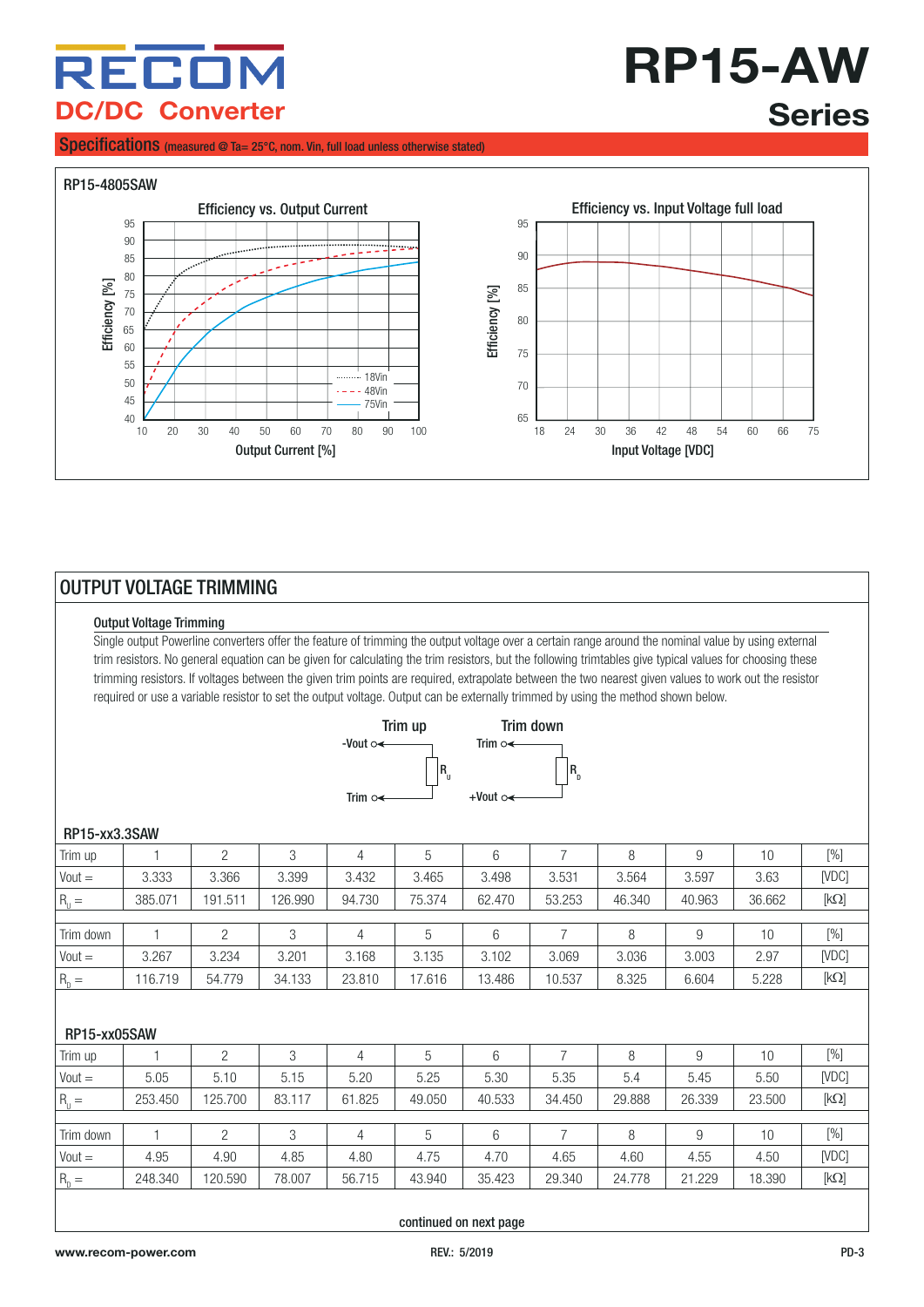**RP15-AW Series**

#### Specifications (measured @ Ta= 25°C, nom. Vin, full load unless otherwise stated)

| RP15-xx12SAW  |         |                |         |         |         |         |                |        |        |        |                                 |
|---------------|---------|----------------|---------|---------|---------|---------|----------------|--------|--------|--------|---------------------------------|
| Trim up       |         | $\overline{2}$ | 3       | 4       | 5       | 6       | $\overline{7}$ | 8      | 9      | 10     | $[\%]$                          |
| $Vout =$      | 12.12   | 12.24          | 12.36   | 12.48   | 12.60   | 12.72   | 12.84          | 12.96  | 13.08  | 13.20  | [VDC]                           |
| $R_{U} =$     | 203.223 | 99.057         | 64.334  | 46.973  | 36.557  | 29.612  | 24.652         | 20.932 | 18.038 | 15.723 | $\left[\mathsf{k}\Omega\right]$ |
|               |         |                |         |         |         |         |                |        |        |        |                                 |
| Trim down     | 1       | $\overline{2}$ | 3       | 4       | 5       | 6       | $\overline{7}$ | 8      | 9      | 10     | $[\%]$                          |
| $Vout =$      | 11.88   | 11.76          | 11.64   | 11.52   | 11.40   | 11.28   | 11.16          | 11.04  | 10.92  | 10.8   | [VDC]                           |
| $R_{\rm p} =$ | 776.557 | 380.723        | 248.779 | 182.807 | 143.223 | 116.834 | 97.985         | 83.848 | 72.853 | 64.057 | $\left[\mathrm{k}\Omega\right]$ |
| RP15-xx15SAW  |         |                |         |         |         |         |                |        |        |        |                                 |
| Trim up       |         | $\overline{2}$ | 3       | 4       | 5       | 6       | 7              | 8      | 9      | 10     | $[\%]$                          |
| $Vout =$      | 15.15   | 15.3           | 15.45   | 15.60   | 15.75   | 15.90   | 16.05          | 16.20  | 16.35  | 16.50  | [VDC]                           |
| $R_{\rm u} =$ | 161.557 | 78.223         | 50.446  | 36.557  | 28.223  | 22.668  | 18.700         | 15.723 | 13.409 | 11.557 | $\left[\mathsf{k}\Omega\right]$ |
|               |         |                |         |         |         |         |                |        |        |        |                                 |
| Trim down     | 1       | $\overline{2}$ | 3       | 4       | 5       | 6       | $\overline{7}$ | 8      | 9      | 10     | $[\%]$                          |
| $Vout =$      | 14.85   | 14.70          | 14.55   | 14.40   | 14.25   | 14.10   | 13.95          | 13.80  | 13.65  | 13.50  | [VDC]                           |
| $R_{D} =$     | 818.223 | 401.557        | 262.668 | 193.223 | 151.557 | 123.779 | 103.938        | 89.057 | 77.483 | 68.223 | $\left[\mathsf{k}\Omega\right]$ |

| <b>REGULATIONS</b>                      |                                |        |             |
|-----------------------------------------|--------------------------------|--------|-------------|
| Parameter                               | <b>Condition</b>               |        | Value       |
| Output Accuracy                         |                                |        | $±1.0\%$    |
| Line Regulation                         | low line to high line,         | Single | $\pm 0.2\%$ |
|                                         | full load                      | Dual   | $\pm 0.5\%$ |
|                                         | 0% to 100% load                | Single | $\pm 0.2\%$ |
| Load Regulation                         |                                | Dual   | $±1.0\%$    |
| <b>Cross Regulation</b>                 | asymmetrical 25% < > 100% load |        | $±5.0\%$    |
| <b>Transient Response Recovery Time</b> | 25% load step change           |        | 250µs typ.  |

| <b>PROTECTIONS</b>               |                                                                                                                                                                                                                                          |                                      |                                                                        |
|----------------------------------|------------------------------------------------------------------------------------------------------------------------------------------------------------------------------------------------------------------------------------------|--------------------------------------|------------------------------------------------------------------------|
| <b>Parameter</b>                 | <b>Condition</b>                                                                                                                                                                                                                         |                                      | Value                                                                  |
| Short Circuit Protection (SCP)   |                                                                                                                                                                                                                                          |                                      | continuous, automatic recovery                                         |
| Over Voltage Protection (OVP)    | zener diode clamp                                                                                                                                                                                                                        | 3.3Vout<br>5Vout<br>12Vout<br>15Vout | $3.7 - 5.4$ VDC<br>$5.6 - 7.0$ VDC<br>13.5 - 19.6VDC<br>16.8 - 20.5VDC |
| Over Load Protection (OLP)       | % of lout rated                                                                                                                                                                                                                          |                                      | 150% typ., Hiccup mode                                                 |
| Isolation Voltage <sup>(7)</sup> | $I/P$ to $O/P$<br>I/P to O/P to case                                                                                                                                                                                                     |                                      | 1.6kVDC/ 1 minute<br>1.0kVDC/ 1 minute                                 |
| <b>Isolation Resistance</b>      | $Viso=500VDC$                                                                                                                                                                                                                            |                                      | $1G\Omega$ min.                                                        |
| <b>Isolation Capacitance</b>     |                                                                                                                                                                                                                                          |                                      | 1000pF max.                                                            |
| Notes:                           | For repeat Hi-Pot testing, reduce the time and/or the test voltage<br>Note7:<br>This power module is not internally fused. An input line fuse must always be used<br>Note8:<br>Recom suggests: 24Vin=T3.15A; 48Vin=T1.6A slow blow types |                                      |                                                                        |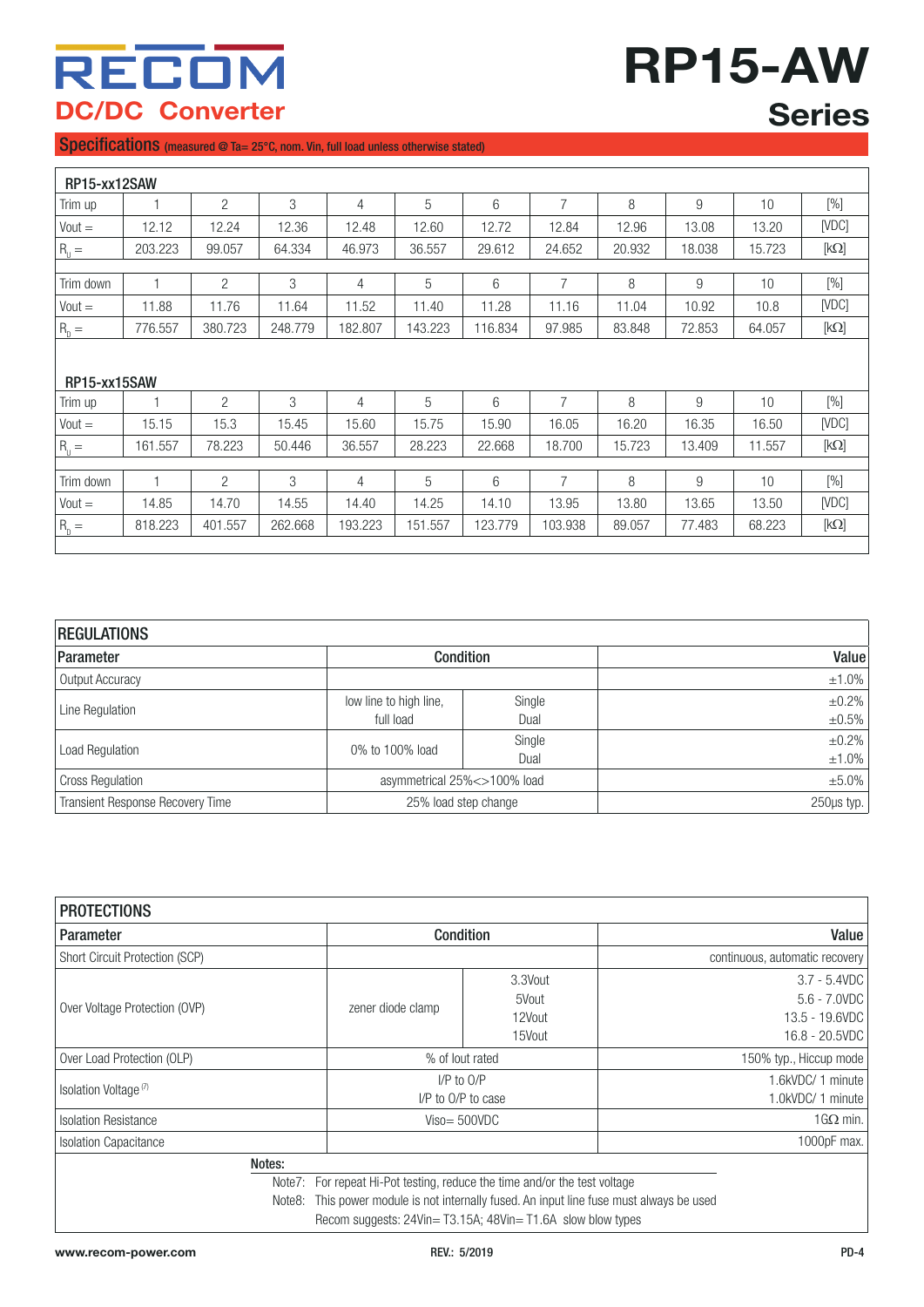# **RP15-AW Series**

#### Specifications (measured @ Ta= 25°C, nom. Vin, full load unless otherwise stated)

| <b>ENVIRONMENTAL</b>           |                                                                |                                     |                 |                                                                                             |
|--------------------------------|----------------------------------------------------------------|-------------------------------------|-----------------|---------------------------------------------------------------------------------------------|
| Parameter                      |                                                                | <b>Condition</b>                    |                 | Value                                                                                       |
| Operating Temperature Range    | without derating<br>with derating                              |                                     |                 | -40 $\mathrm{^{\circ}C}$ to +67 $\mathrm{^{\circ}C}$<br>$-40^{\circ}$ C to $+105^{\circ}$ C |
| Maximum Case Temperature       |                                                                |                                     |                 | $+105^{\circ}$ C                                                                            |
| <b>Temperature Coefficient</b> |                                                                |                                     |                 | $\pm 0.02\%$ /K max.                                                                        |
| Thermal Impedance              | @ natural convection<br>$0.1m$ /s                              | without heat-sink<br>with heat-sink |                 | 18.2K/W<br>15.8K/W                                                                          |
| Operating Humidity             |                                                                | non-condensing                      |                 | 5% - 95% RH                                                                                 |
| <b>Thermal Shock</b>           |                                                                |                                     |                 | according to MIL-STD-810F                                                                   |
| Vibration                      |                                                                |                                     |                 | according to MIL-STD-810F                                                                   |
| <b>MTBF</b>                    | according to MIL-HDBK-217F, G.B.<br>Bellcore TR-NWT-000332 (9) |                                     | $+25^{\circ}$ C | 1459 x $103$ hours<br>1330 x $103$ hours                                                    |

Derating Graph<sup>(10)</sup>



Notes:

Note9: BELLCORE TR-NWT-000332. Case l: 50% Stress, Ta= 40°C. MIL-HDBK 217F Notice 2. Ta = 25°C, full load, (controlled environment) Note10: Derating graphs are valid only for the shown part numbers. If you need detailed derating-information about a part-number not shown here please contact RECOM Techsupport for detailed information

| <b>SAFETY AND CERTIFICATIONS</b>                                                                          |                                                       |                                                                     |  |  |  |
|-----------------------------------------------------------------------------------------------------------|-------------------------------------------------------|---------------------------------------------------------------------|--|--|--|
| Certificate Type (Safety)                                                                                 | Condition                                             | Standard                                                            |  |  |  |
| Information Technology Equipment, General Requirements for Safety                                         | E196683                                               | UL60950-1, 1st Edition<br>CAN/CSA-C22.2 No. 60950-1-07, 1st Edition |  |  |  |
| RoHS <sub>2</sub>                                                                                         |                                                       | RoHS-2011/65/EU + AM-2015/863                                       |  |  |  |
|                                                                                                           |                                                       |                                                                     |  |  |  |
| <b>EMC Compliance</b>                                                                                     | <b>Condition</b>                                      | <b>Standard / Criterion</b>                                         |  |  |  |
| Electromagnetic compatibility of multimedia equipment - Emission<br>requirements                          | with external filter<br>(see filter suggestion below) | EN55032, Class A and B                                              |  |  |  |
| ESD Electrostatic discharge immunity test                                                                 | Air $\pm$ 8kV and Contact $\pm$ 6kV                   | EN61000-4-2, Criteria A                                             |  |  |  |
| Radiated, radio-frequency, electromagnetic field immunity test                                            | 10V/m                                                 | EN61000-4-3, Criteria A                                             |  |  |  |
| Fast Transient and Burst Immunity (11)                                                                    | ±2kV                                                  | EN61000-4-4, Criteria A                                             |  |  |  |
| Surge Immunity (11)                                                                                       | ±1kV                                                  | EN61000-4-5, Criteria A                                             |  |  |  |
| Immunity to conducted disturbances, induced by radio-frequency fields                                     | 3Vr.m.s                                               | EN61000-4-6, Criteria A                                             |  |  |  |
| Power Magnetic Field Immunity                                                                             | 100A/m continuous; 1000A/m 1s                         | EN61000-4-8, Criteria A                                             |  |  |  |
| Notes:                                                                                                    |                                                       |                                                                     |  |  |  |
| Note 11, An orternal input filter conceitor is required if the module hee to meet ENG1000 4 4 ENG1000 4 5 |                                                       |                                                                     |  |  |  |

Note11: An external input filter capacitor is required if the module has to meet EN61000-4-4, EN61000-4-5 Recom suggests Nippon chemi-con KY series 220µF/100V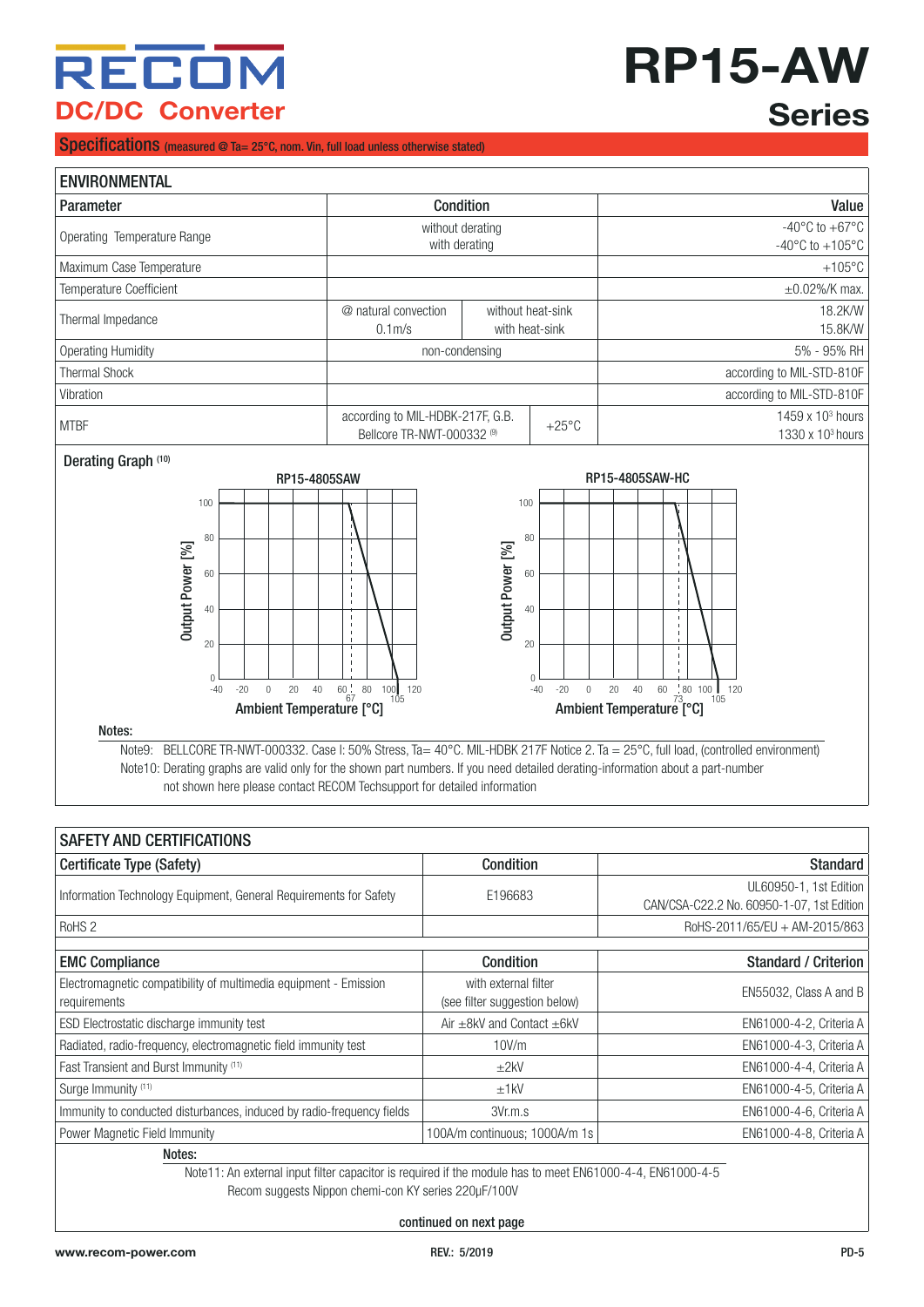## **RP15-AW Series**

#### Specifications (measured @ Ta= 25°C, nom. Vin, full load unless otherwise stated)





#### Component List Class A

| <b>MODEL</b>  | C1               | C <sub>2</sub> | C <sub>3</sub> /C <sub>4</sub> |
|---------------|------------------|----------------|--------------------------------|
| RP15-24xxSAW. | 6.8µF/50V        | 6.8µF/50V      | 470pF/2kV                      |
| RP15-24xxDAW  | <b>1812 MLCC</b> | 1812 MLCC      | 1808 MLCC                      |
| RP15-48xxSAW. | 2.2µF/100V       | 2.2µF/100V     | 470pF/2kV                      |
| RP15-48xxDAW  | <b>1812 MLCC</b> | 1812 MLCC      | <b>1808 MLCC</b>               |





#### Component List Class B

 $\blacksquare$ 

| <b>MODEL</b>  | C1               | C2               | C3               | C4/C5 |                               |
|---------------|------------------|------------------|------------------|-------|-------------------------------|
| RP15-24xxSAW, | 6.8µF/50V        | N/A              | 6.8µF/50V        |       | CMC: 325uH                    |
| RP15-24xxDAW  | <b>1812 MLCC</b> |                  | <b>1812 MLCC</b> |       | ref: WE 744290321 ref: CMC-06 |
| RP15-48xxSAW, | 2.2uF/100V       | 2.2uF/100V       | 2.2µF/100V       |       | CMC: 325uH                    |
| RP15-48xxDAW  | <b>1812 MLCC</b> | <b>1812 MLCC</b> | 1812 MLCC        |       | ref: WE 744290321 ref: CMC-06 |

<span id="page-5-0"></span>

| DIMENSIONS and PHYSICAL CHARACTERISTICS |                   |                      |  |  |
|-----------------------------------------|-------------------|----------------------|--|--|
| Parameter                               | Type              | Value                |  |  |
|                                         | case              | nickel coated copper |  |  |
| l Material                              | base              | FR4 PCB              |  |  |
|                                         | potting           | epoxy (UL94V-0)      |  |  |
| Dimensions (LxWxH)                      | without Heat-sink | 25.4 x 25.4 x 9.9mm  |  |  |
|                                         | with Heat-sink    | 31.4 x 25.4 x 16.5mm |  |  |
| Weight                                  | without Heat-sink | 15g                  |  |  |
|                                         | with Heat-sink    | 21.5g                |  |  |
|                                         |                   |                      |  |  |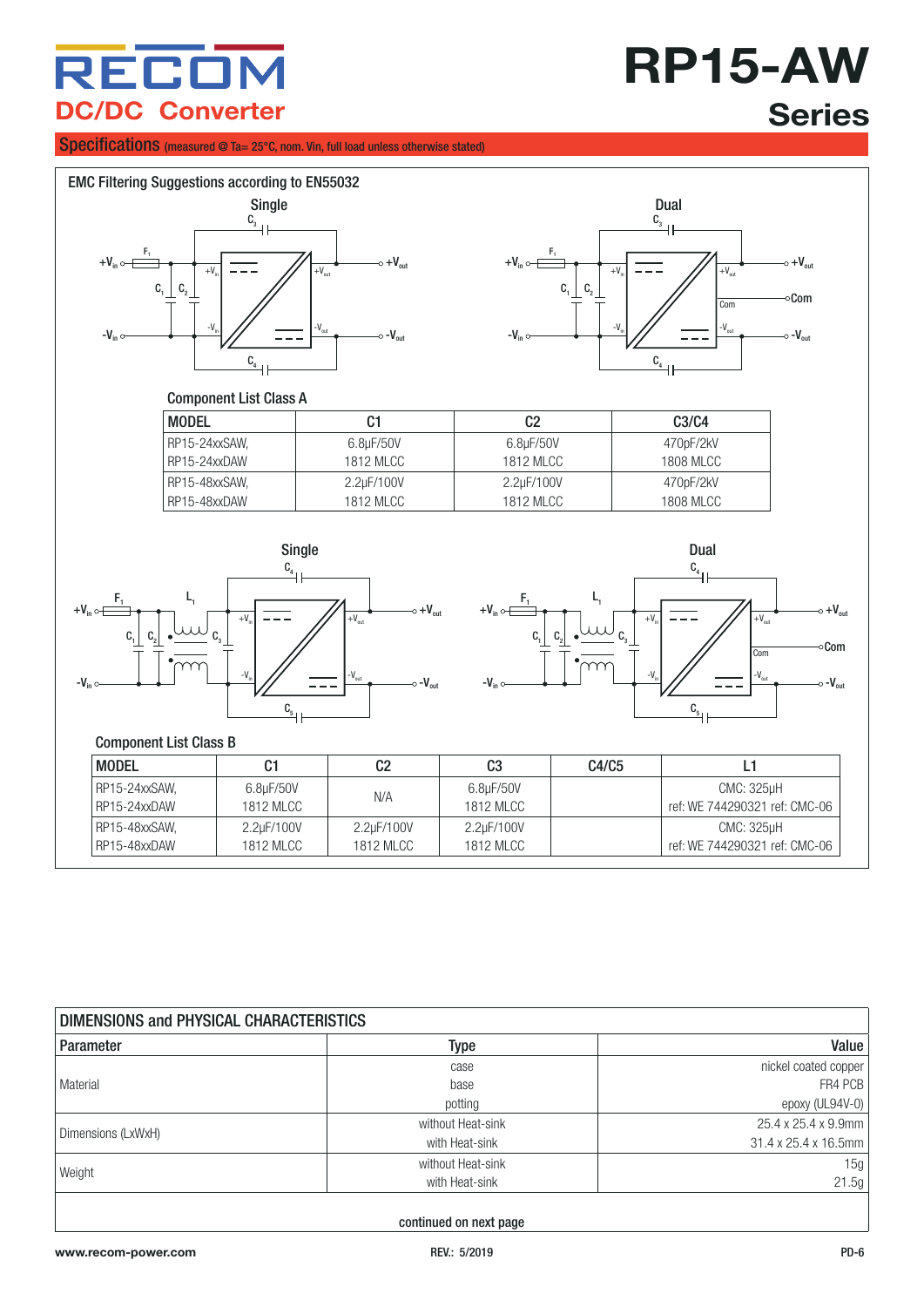Specifications (measured @ Ta= 25°C, nom. Vin, full load unless otherwise stated)

### **RP15-AW Series**



12.70

 $\subset$ 5.08

1

 $\circ$ 2

 $\circ$ 3

8 x 2.54= 20.32

2.54

4

 $6^{\circ}$ 

 $\begin{array}{|c|c|c|}\n\hline\n & 40 & 3 \\
\hline\n & 5 & 3 \\
\hline\n\end{array}$ <br>
Bottom View  $\begin{array}{|c|c|c|}\n\hline\n & 2 & 7 \\
\hline\n\end{array}$  Top View

1

2

3

5○─┼─┼──────┼─┼───Top View ├─

 $\theta$  1.0<sup>±0.1</sup>

 $\Box$ 

2.54

4

6

2.54